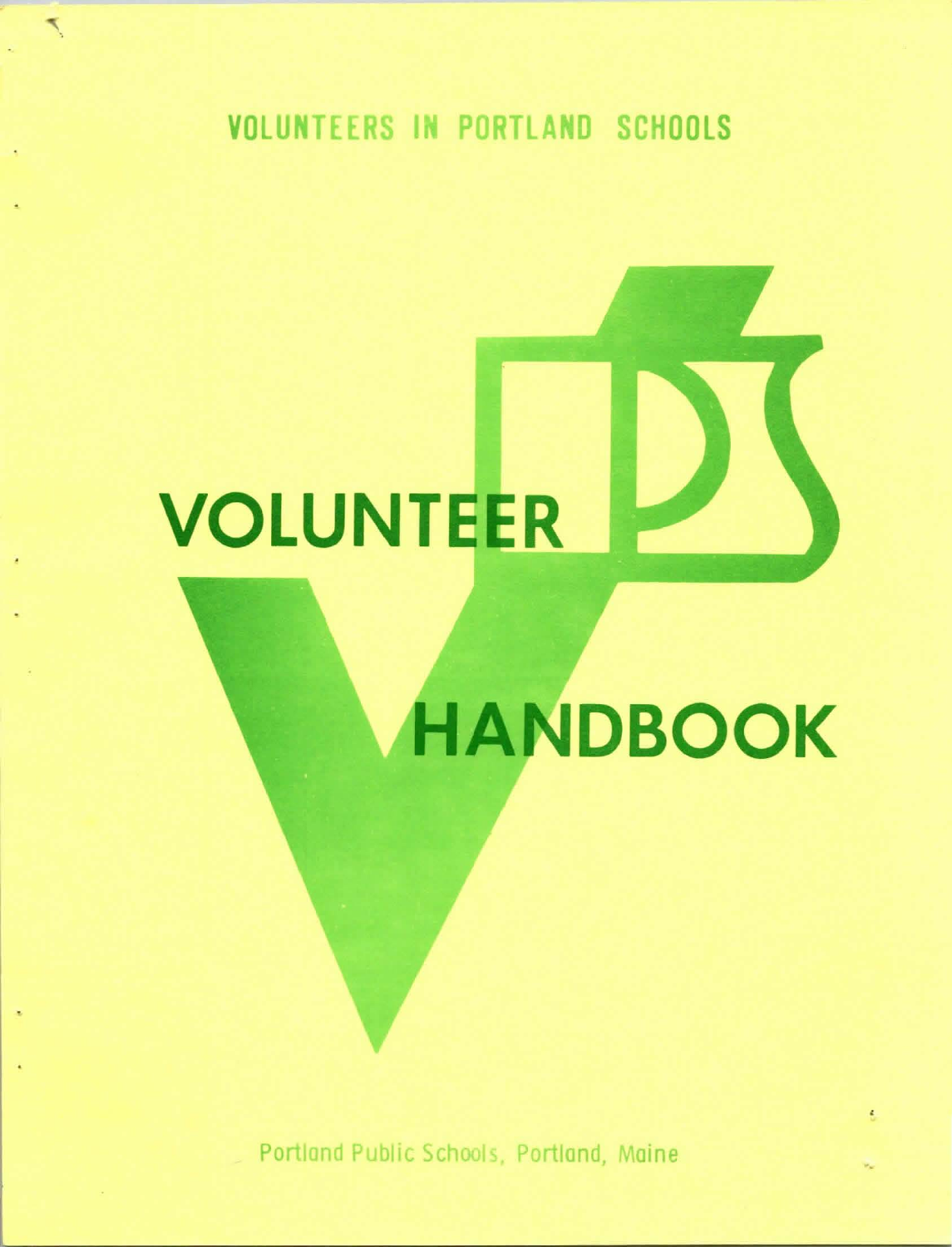#### V O L U N T E E R H A N D B O O K

 $\sim$ 

 $\int$ 

 $\ddot{\phantom{a}}$ 

 $\ddot{\phantom{a}}$ 

÷.

#### TABLE OF CONTENTS

| Introduction: History of the Volunteer Program ---------------------------- 1                                                                                                                                    | Page |
|------------------------------------------------------------------------------------------------------------------------------------------------------------------------------------------------------------------|------|
| Letter of Welcome from the Superintendent of Schools ----------------------- 2                                                                                                                                   |      |
| Classroom Assistance, One-to-One Tutorial, ----------- 3<br>Volunteer Services:<br>Library-Media Center, Clerical Assistance<br>Human Resources (cultural resources, enrich-<br>ment programs, career awareness) |      |
| To The Volunteer: Your Important Role, Qualifications, Training ---------- 6                                                                                                                                     |      |
|                                                                                                                                                                                                                  |      |
| The Role of the School: Principal, Staff Representative, School Volunteer - 9<br>Chairperson, Teacher, Consultants and Special<br>Teachers, Librarians and Media Aides                                           |      |
|                                                                                                                                                                                                                  |      |
| Special Services of the Portland School Department ------------------------- 13                                                                                                                                  |      |

Revised Edition - 1977

Mrs. Audrey F. Gough, Coordinator

VOLUNTEERS IN PORTLAND SCHOOLS 331 Veranda Street Portland, Maine 04103

Telephone 774-2107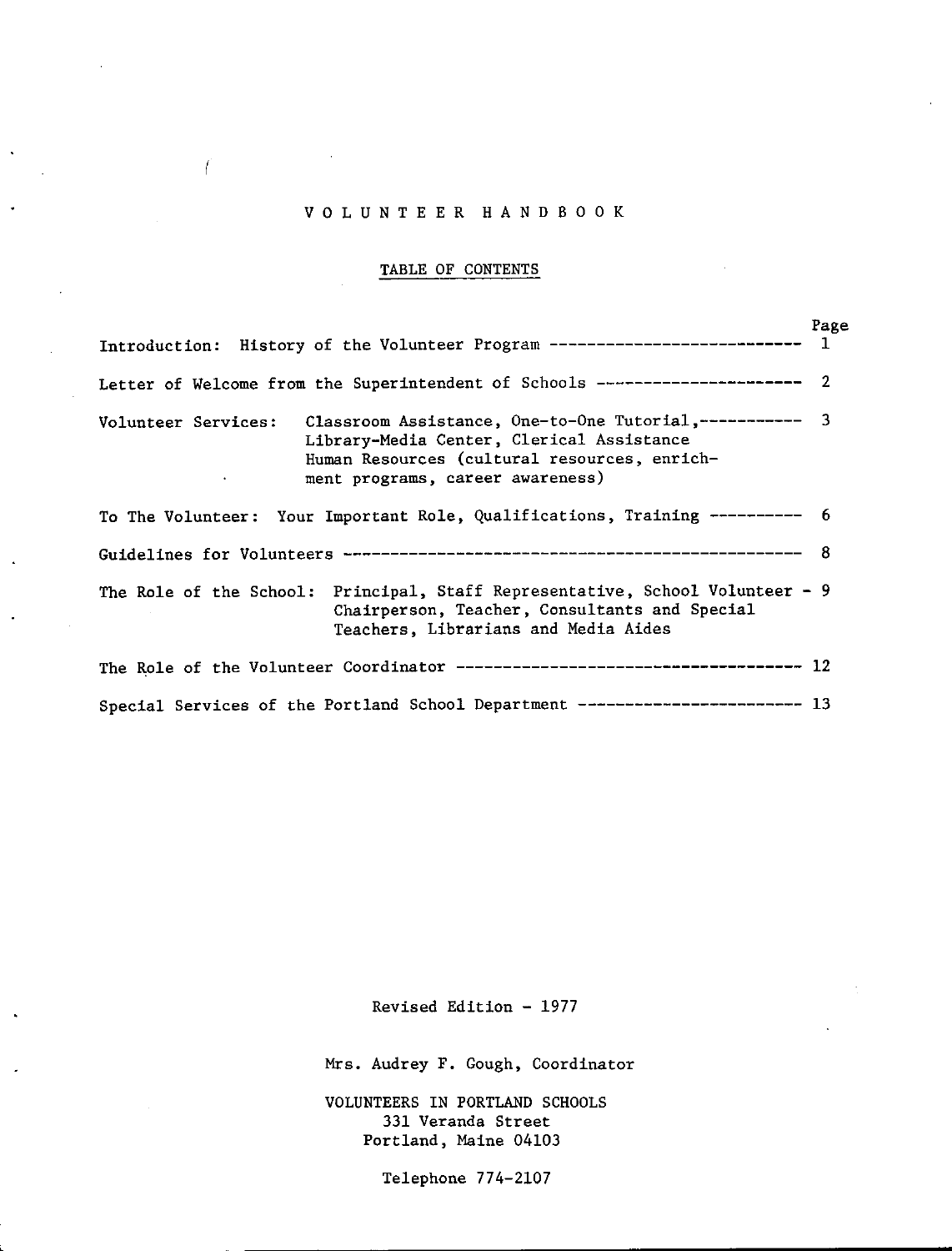#### INTRODUCTION

The education of our children is entrusted to the teachers and administrators under the direction of the school committee. However, in a broad sense, it is the responsibility of the entire community. There are, in every community, men and women with ability, interest, and time who may not be educators by profession but who can, by volunteer service, contribute much to the learning of its boys and girls. For this purpose, Volunteers in Portland Schools was established to recruit such volunteers and coordinate their efforts.

After a successful beginning as a pilot project started in 1966 by the Junior League of Portland, Maine, Inc., the program has operated since 1968 as a part of the Portland Public School Department. The volunteer coordinator oversees the recruitment, screening, training and placement of the volunteers under the guidelines of the National School Volunteer Program. An Advisory Committee representative of the schools and the community also gives guidance to the program. Volunteers services include classroom, tutorial, clerical and library-media center assistance. Community resource people are asked to donate their time to enrich the classroom experience by discussing their hobbies, travels, talents and occupations. Cooperation with the local schools, university and colleges, the Retired Senior Volunteer Program and other community groups and organizations has enlarged the corps of volunteers. The volunteer program has become a part of the philosophy of public education in Portland.

This handbook is presented as a guide to aid in the combined efforts of volunteers and school staffs working together to enrich the lives of the children and contribute to their learning progress.

-1-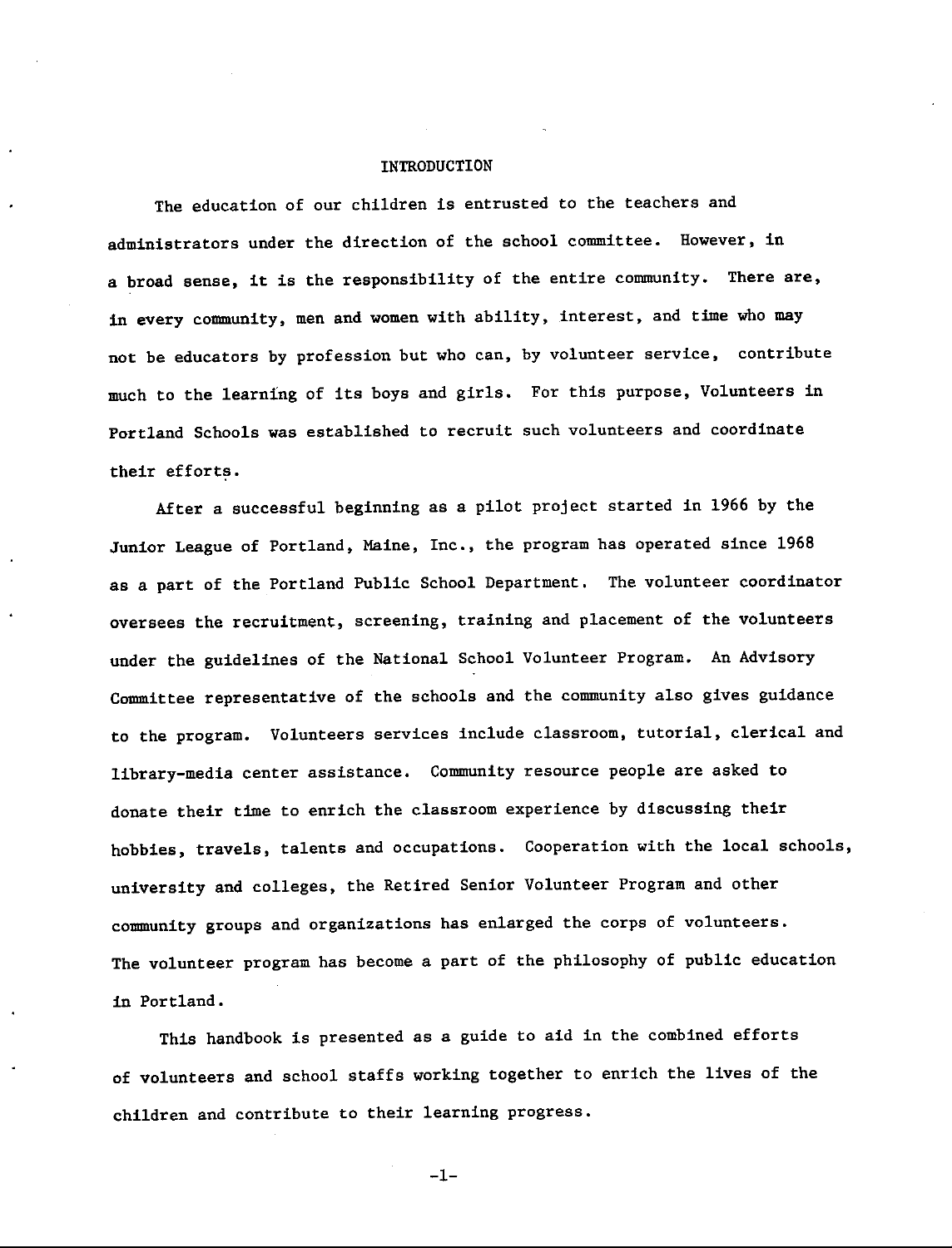**331 VERANDA STREET PORTLAND. MAINE 04103** 

**Superintendent of Schools** 

To the Volunteers in the Portland Schools:

Welcome to the Portland Public Schools and many thanks for taking the time and effort to bring your interests, talents and energies to the schools, We need you.

We hope that you will find satisfaction and stimulation in the services which you will provide for students and teachers in the school where you work.

You will discover if you don't already know what a pleasure it is to work in a school for and with students. There is a special reward in helping directly with the learning process. Whether you become involved in tutoring on a one to one basis or find yourself helping in a media center or with some of the endless but important paper work necessary to keep schools going, we think you will find your experience rewarding.

Please be sure that whenever you have questions or need help in your activities you ask teachers, administrators or anyone who might help.

You are joining a very special group of more than 250 adults and young people who volunteer in our schools. Everyone in the School Department wishes you well in your efforts. We thank you for your help.

With best wishes,<br>Harold Raynolds Jr, Motha J. *}.* 

Superintendent of Schools

HR/h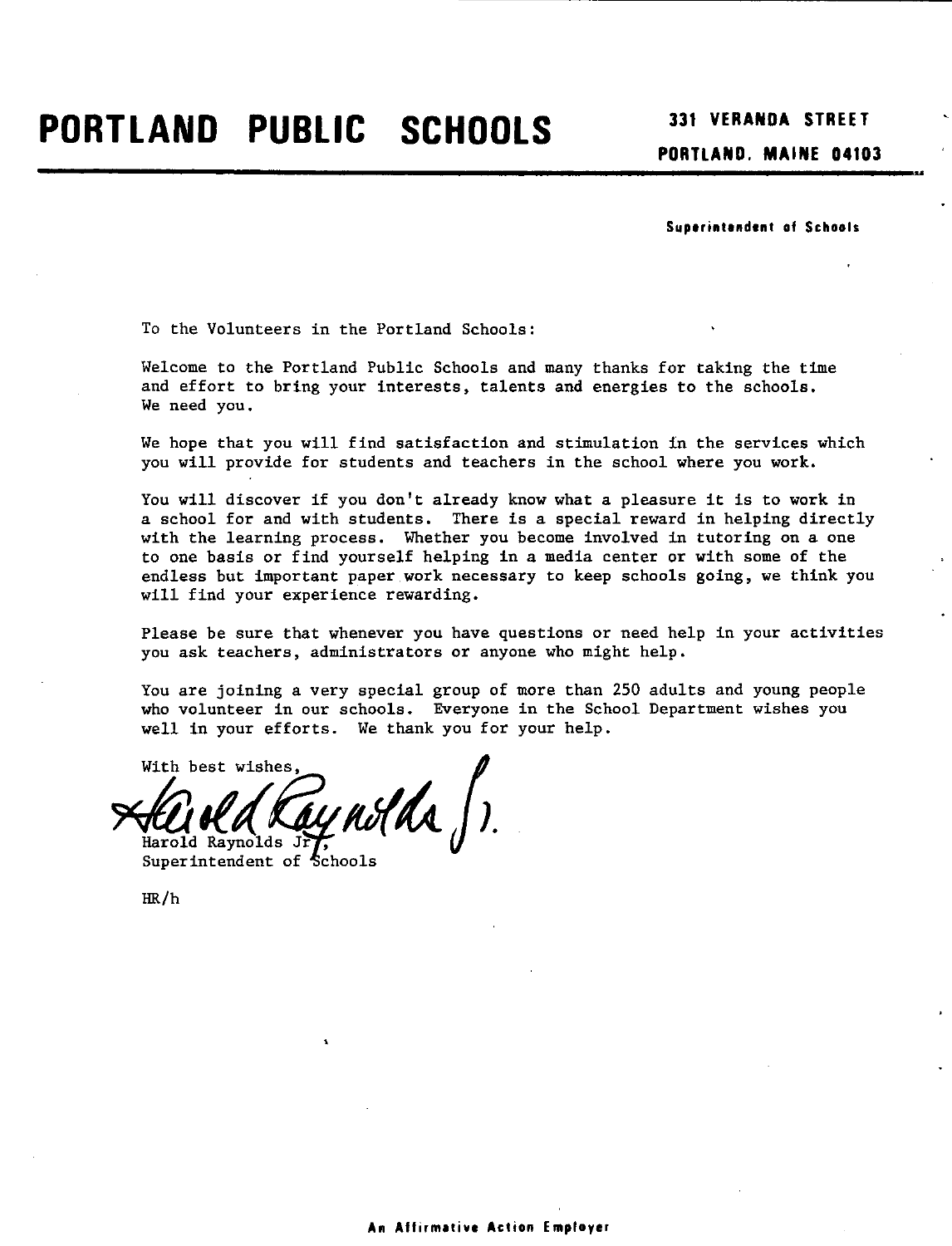#### VOLUNTEER SERVICES

In general volunteer services will fall into the following categories depending upon the volunteer and the particular need of the school:

#### CLASSROOM ASSISTANCE

General help to relieve the classroom teacher of non-teaching duties or to work with small groups of students under the direction and supervision of the teacher. Many of the following activities can successfully contribute to the better education of youth.

- Help in preparation and distribution of classroom materials.
- Help students with arts and crafts and other group activities.
- Storytelling or reading to small groups.
- Compiling picture and magazine article files pertaining to class study units.
- Assist in health programs: innoculations, visions tests, etc.
- Assist in lunchroom, playground, after-school recreational activities.
- Assist in individualized learning programs.

#### ONE-TO-ONE TUTORIAL

Special help to an individual student, or several students on a one-to-one basis.

They work under the direction of the teacher, department chairperson or special consultant in their area who is responsible for the content and techniques and who will provide necessary instruction and materials.

- Tutors in elementary schools may be requested to:

reinforce the efforts of the teacher to-generally motivate the student or give him security in the **classroom** 

tutor in specific subject areas and assist students in the practice of basic skills.

- In secondary schools, requests may be made by the teacher or department chairperson for tutoring in specific subjects such as English, Foreign languages, mathematics, sciences, etc.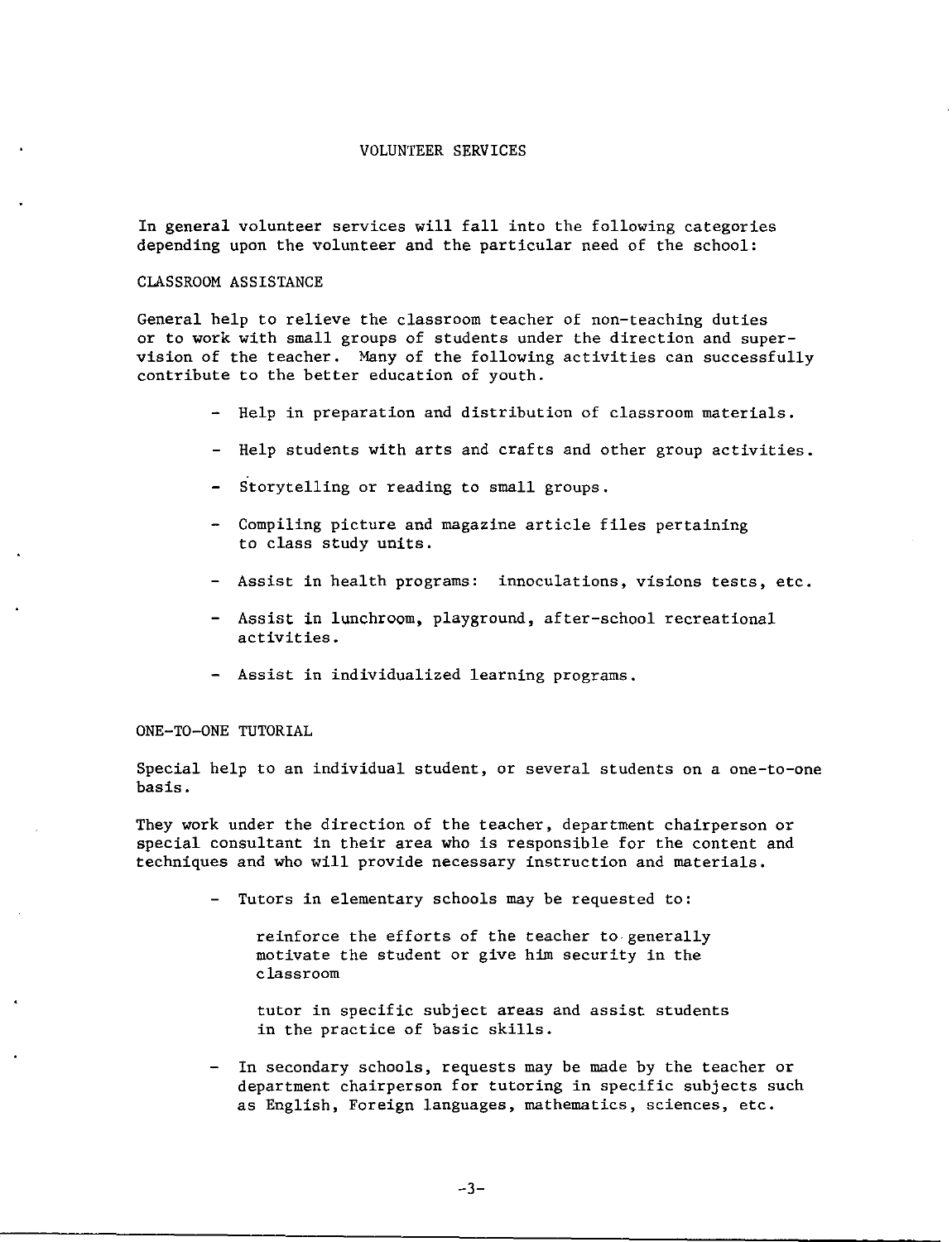#### LIBRARY - MEDIA CENTER

Media centers play a vital role in the total development of our children. They are centers where the use of all resources, print and non-print, is purposeful, planned and integrated with the teaching and learning program of the school.

Volunteers help staff school library-media centers under the direction of school librarians and media center aides by:

- Cataloging instructional media
- Assisting students in finding appropriate materials
- Arranging and shelving books and materials
- Compiling subject files of pictures and articles
- Arranging displays
- Reading to small groups of children
- Arranging special programs
- Production of instructional materials

#### CLERICAL ASSISTANCE

Volunteers with clerical skills (filing or typing)

- Work in school offices assisting school staff as needed.
- Assist with the production of instructional materials.
- Operation of office equipment (mimeograph, etc.)

#### HUMAN RESOURCE VOLUNTEERS

#### Cultural Resources

Many volunteers have a special talent they can contribute to the classroom. Their assistance in programs of art, music, dance, dramatics or creative writing can be used in regularly scheduled programs or for special events.

#### Enrichment Programs

Other volunteers have special collections, slide programs, hobbies or interests which are of value to students. They can contribute by:

- displaying special collections
- arrange special holiday programs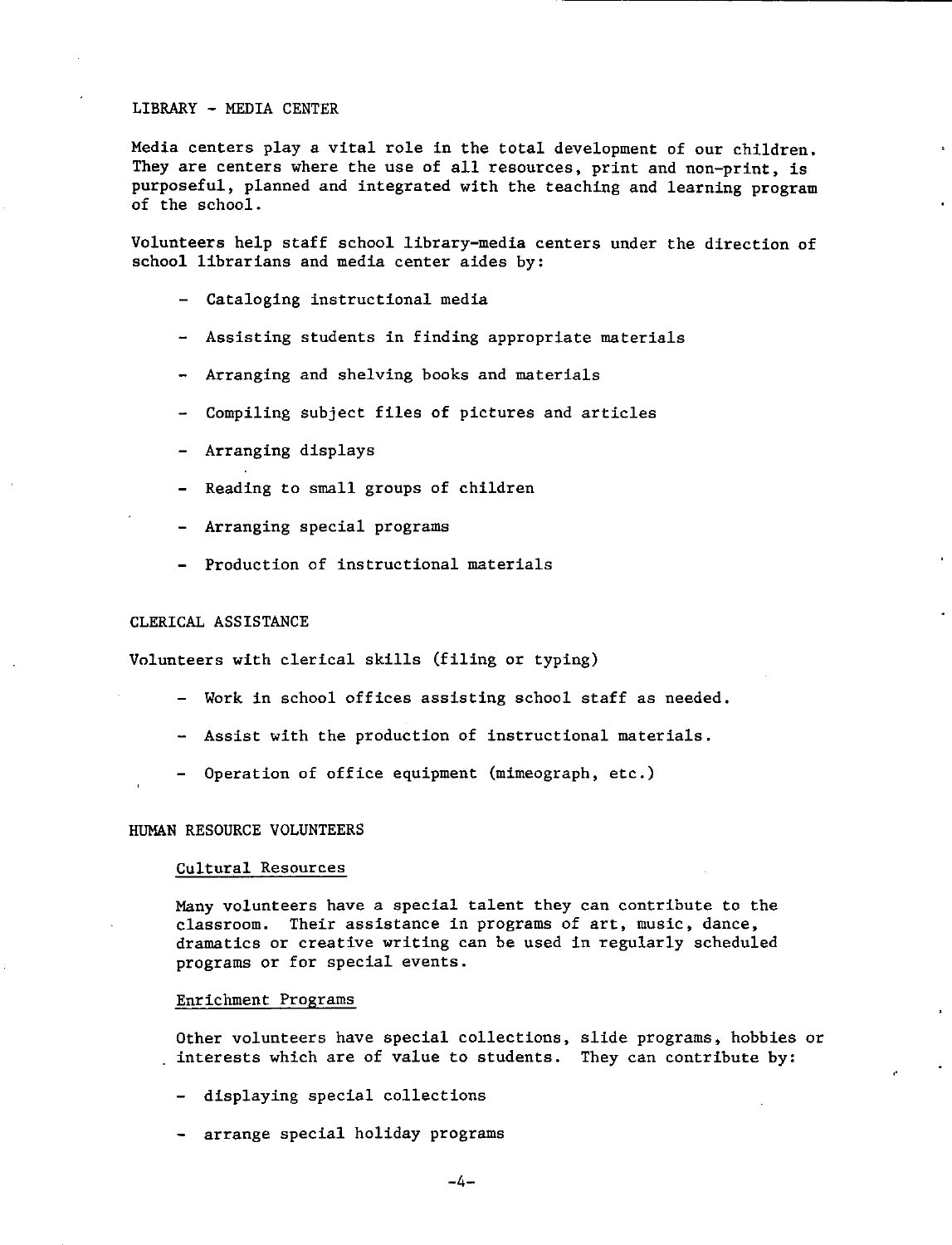#### **HUMAN** RESOURCE VOLUNTEERS

Enrichment Programs (Cont.)

- act as resource people for science, social studies and other units in curriculum
- speak to classes about particular subject in which volunteer is knowledgeable
- show slides, films and souvenirs such as costumes, etc. from trips taken

#### Career Awareness

Volunteers from the community are asked to speak about their occupations or professions to groups of interested students at all levels of education.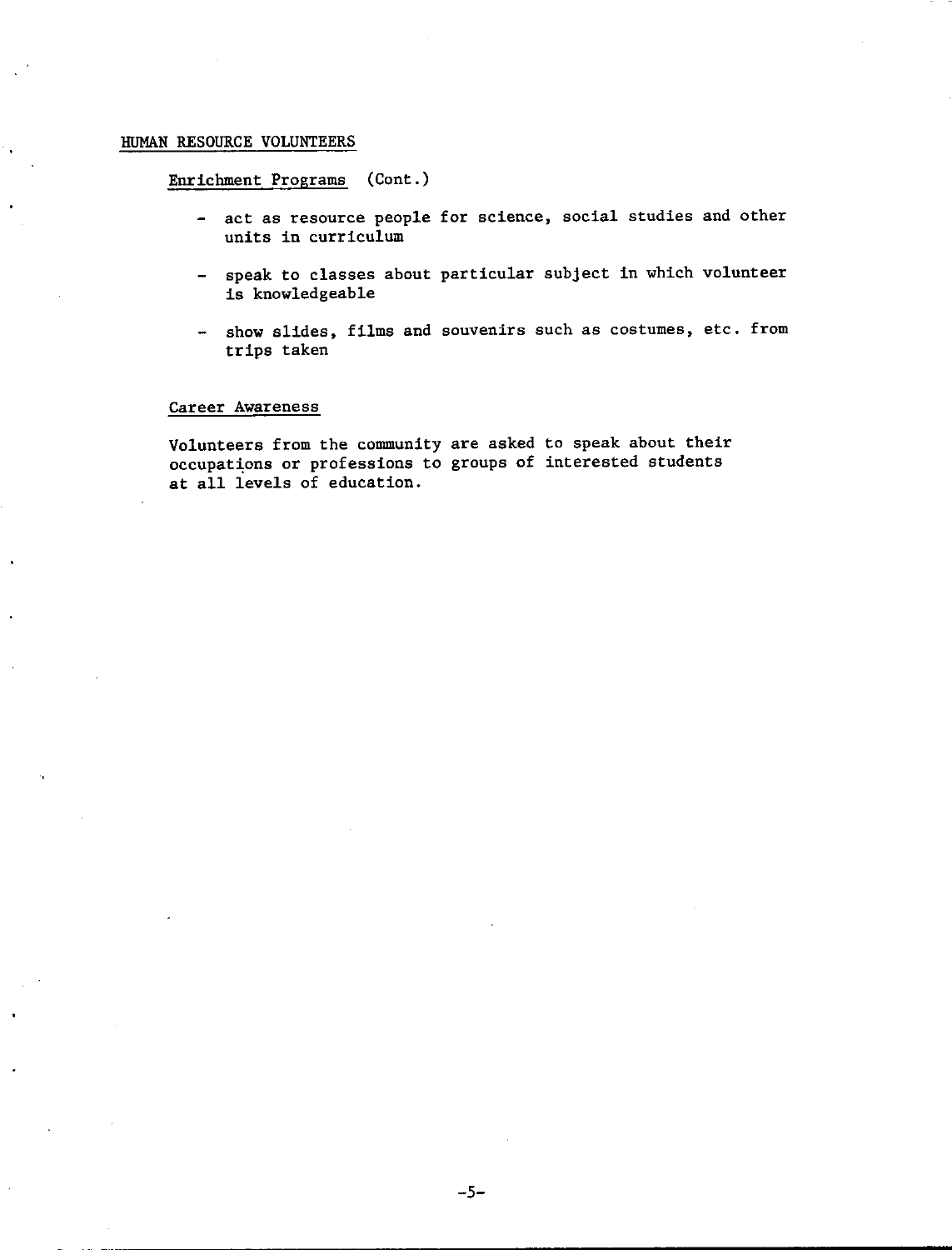#### TO THE VOLUNTEER

#### YOUR IMPORTANT ROLE

The Portland Public School System expresses appreciation to you, the volunteer, for your interest in children. Your supportive role in the education of children is a challenging and satisfying one.

You have an excellent opportunity:

- to help a child make a happy adjustment to school life
- to get to know the child individually
- to foster in a child the feeling of belonging
- to help a child make greater educational progress
- to reinforce habits of acceptable behavior
- to make a difference

Just as the child frequently looks to the teacher as a model, he may also look to you. You should reflect attitudes and habits which set a good example for the child.

Volunteers serve the child, the teacher, the school and the community. You help improve learning without increasing costs by:

- providing needed services to individual children and small groups
- helping children develop more positive attitudes toward school and learning
- assisting teachers with nonteaching tasks to give them more time for instruction
- enriching school programs by furnishing human resources from the community
- strengthening relations between the school and the community

#### QUALIFICATIONS

Volunteers must enjoy working with children and be willing to give regularly scheduled time and energy to the job.

Since volunteers work under direction, experience in teaching, a diploma or degree are not necessary. Anyone interested may volunteer.

All volunteers are required to have a chest x-ray or tuberculin tine test every two years.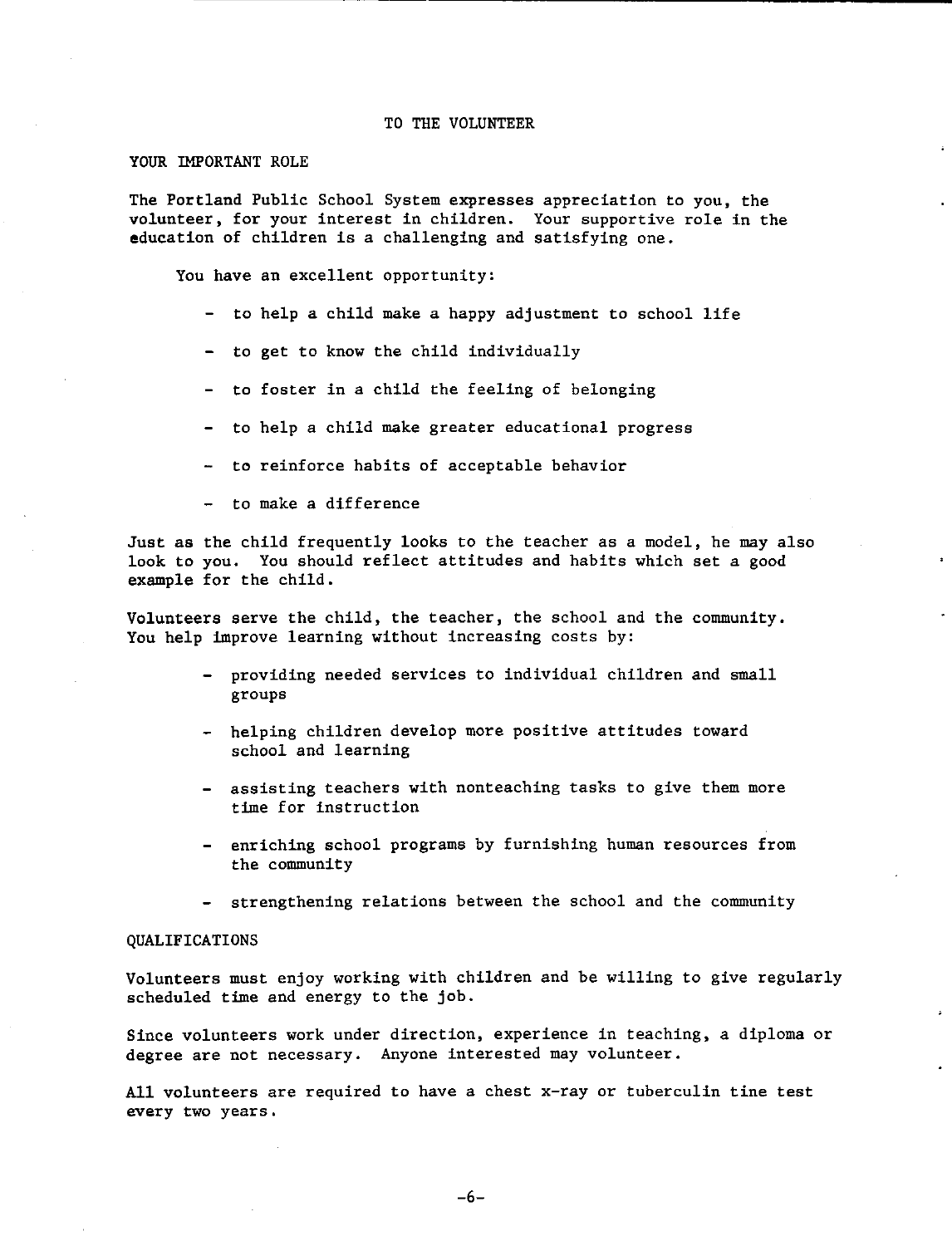#### QUALIFICATIONS (cont.)

Other important qualities include:

- a basic acceptance of differences in people, values, standards, goals and ambitions coupled with respect for individual integrity
- warmth and friendliness in relating to people, patience and sense of responsibility
- commitment to the concept of volunteer work
- ability to accept direction and work happily within a structure
- ability to work without continued praise from others
- ability to neither impose personal values on others nor judge others by personal standards

#### TRAINING

As a volunteer you will be asked to take part in the following training sessions:

General orientation - an introductory session for all new and prospective volunteers which covers the kinds of volunteer jobs available, the relationship of volunteers to children and the school staff and what is expected of volunteers in general.

School orientation - an introduction to the school where you will be working which includes a tour of the school building, meeting the school staff with whom you will work, finding out where you will work and sign in and hearing about school program and policies.

Training workshops - special training is offered periodically to all volunteers working in tutorial situations and in library-media centers. These workshops are conducted by the school staff in cooperation with the instructional staff of the school department.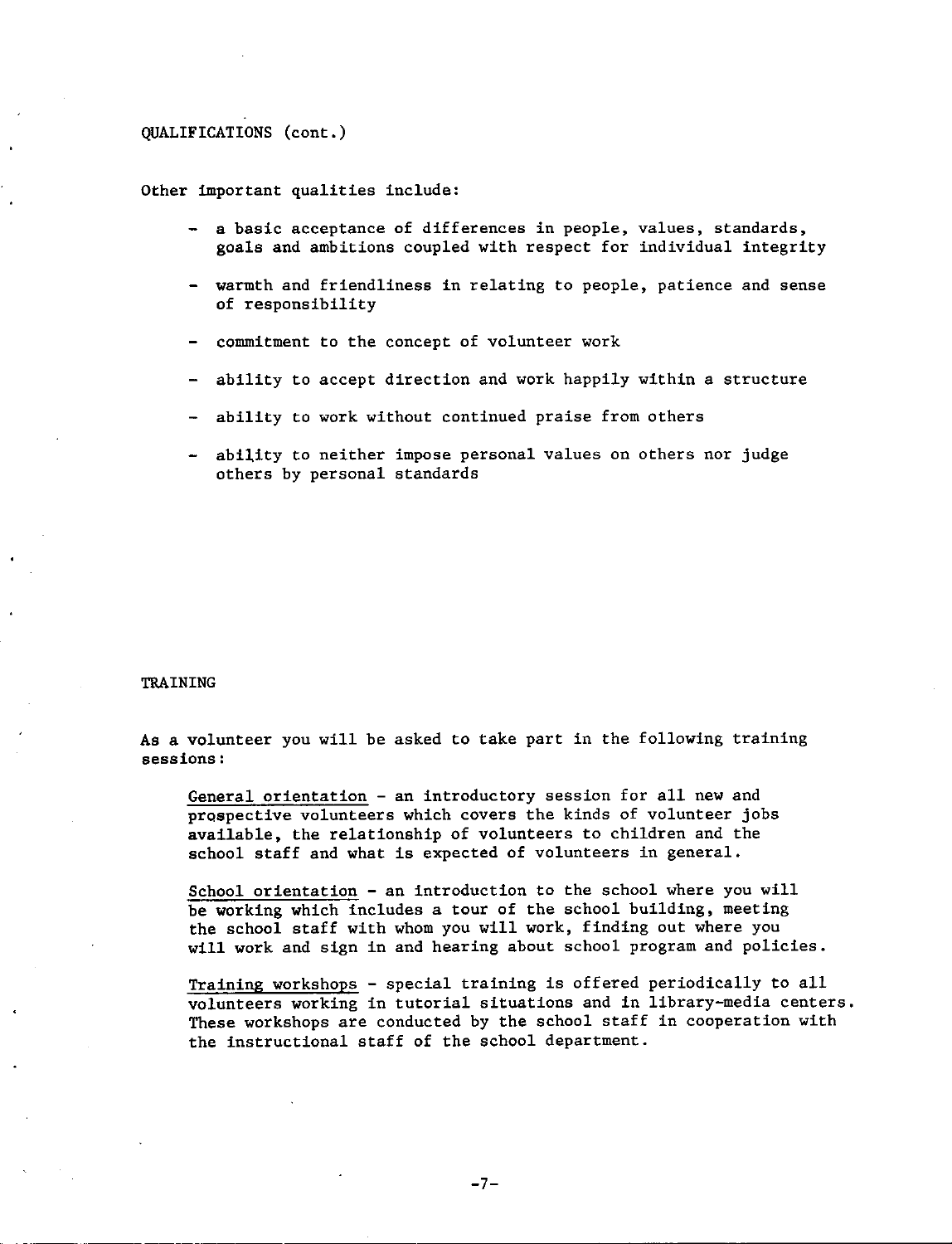#### GUIDELINES FOR VOLUNTEERS

Please inform the school if for some reason you are unable to appear as scheduled.

- Go to the office and sign in each day when you arrive at the school.
- Let the teacher or supervisor know when you arrive and leave each day unless you are instructed otherwise.
- Let the children you work with know they are important to you and that you enjoy being with them.
- Be sure you are acquainted with the facilities and rules of your school.
- If any problems or difficulties arise, confer with the teacher or staff member under whose direction you work.
- If you feel the need for more training or instruction, discuss it with the coordinator.
- Never divulge confidential information to which you may have access in the classroom or school.
- Keep your reaction to a particular member of the school staff or child to yourself.
- Be sure you know the importance of the volunteer's role as an example to children in behavior, speech and dress.
- Volunteer service is a serious service which will demand reliability and quality of effort on your part. Remember, however, that it should be a rewarding experience and your relationships with the school staff and children should be happy ones. If your assignment is not working out as well as you had hoped, please discuss it with the volunteer chairperson at your school or with the coordinator.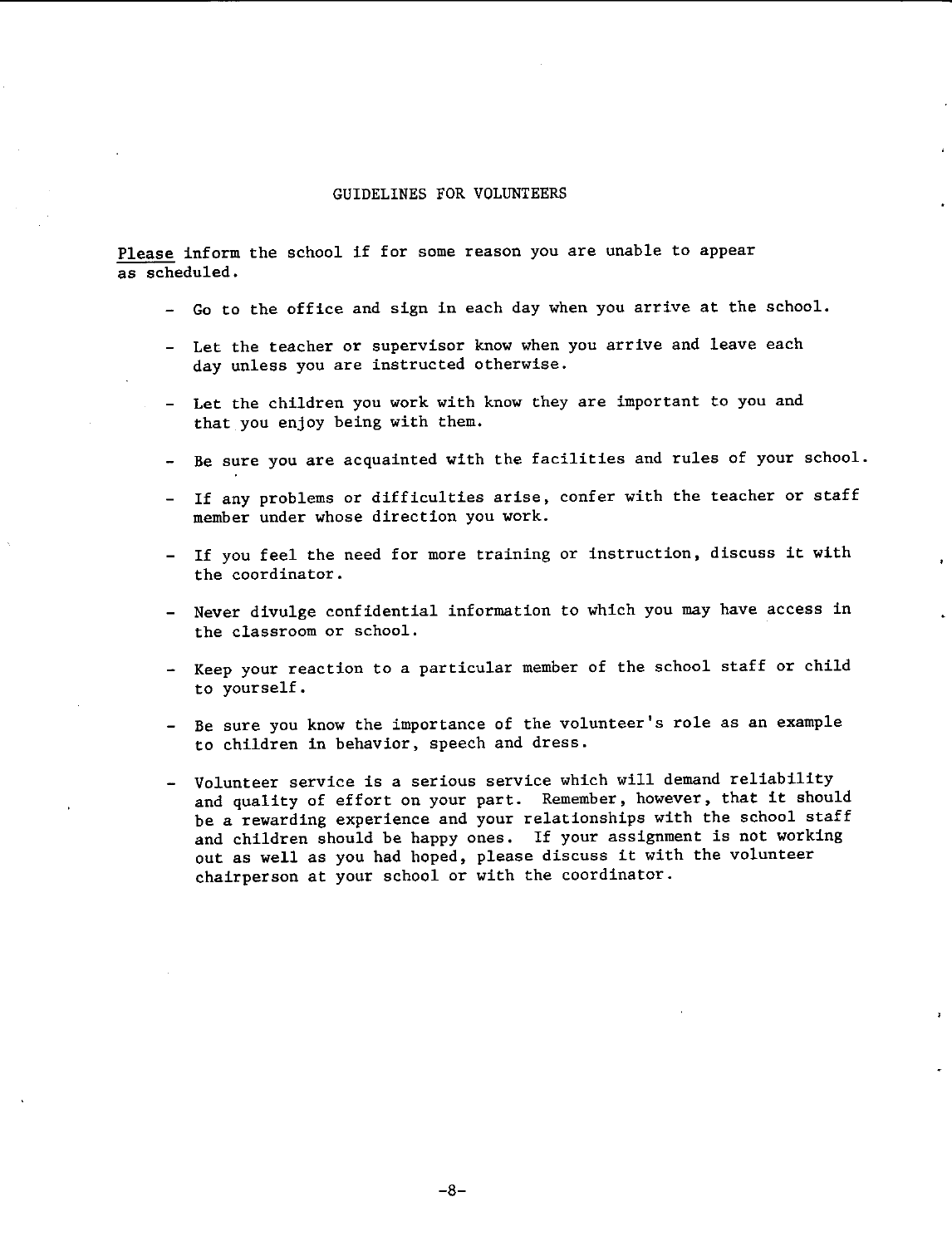#### THE PRINCIPAL

Within the school, the principal, who is responsible for school staff, educational program, and facilities should serve as supervisor ex-officio of the individual school volunteer program. Some of the responsibilities of the principal should include:

- discussing the volunteer program with the school staff and enlisting their support
- assisting in the identification of the types of volunteer service needed by the staff
- appointing a staff representative to help coordinate the program at the school level
- working with the coordinator, staff representative, and school volunteer chairperson to arrange orientation to the school and in-service training for volunteers
- communicating goals and policies of the school to the volunteers and explaining the roles of the volunteer in the school
- terminating a volunteer's service when it is deemed necessary. The assistance of the volunteer coordinator or school volunteer chairperson may be requested should this step become necessary
- developing the best possible working relationships and morale among all staff and volunteers
- assisting in the evaluation of services performed by volunteers

#### STAFF REPRESENTATIVE

Acts as a general liason, with the help of the School Volunteer Chairman, between staff and volunteers.

With the school principal, sees that staff is acquainted with VIPS, its goals, orientation and training given to volunteers and possible areas of volunteer assistance.

Works closely with volunteer chairman and/or coordinator to match staff requests with skills and available times of volunteers.

Prepares a master schedule for volunteers for the school.

Determines with principal the places where volunteers will work.

Works with the coordinator and volunteer chairman in planning orientation, training and recognition programs at the building level.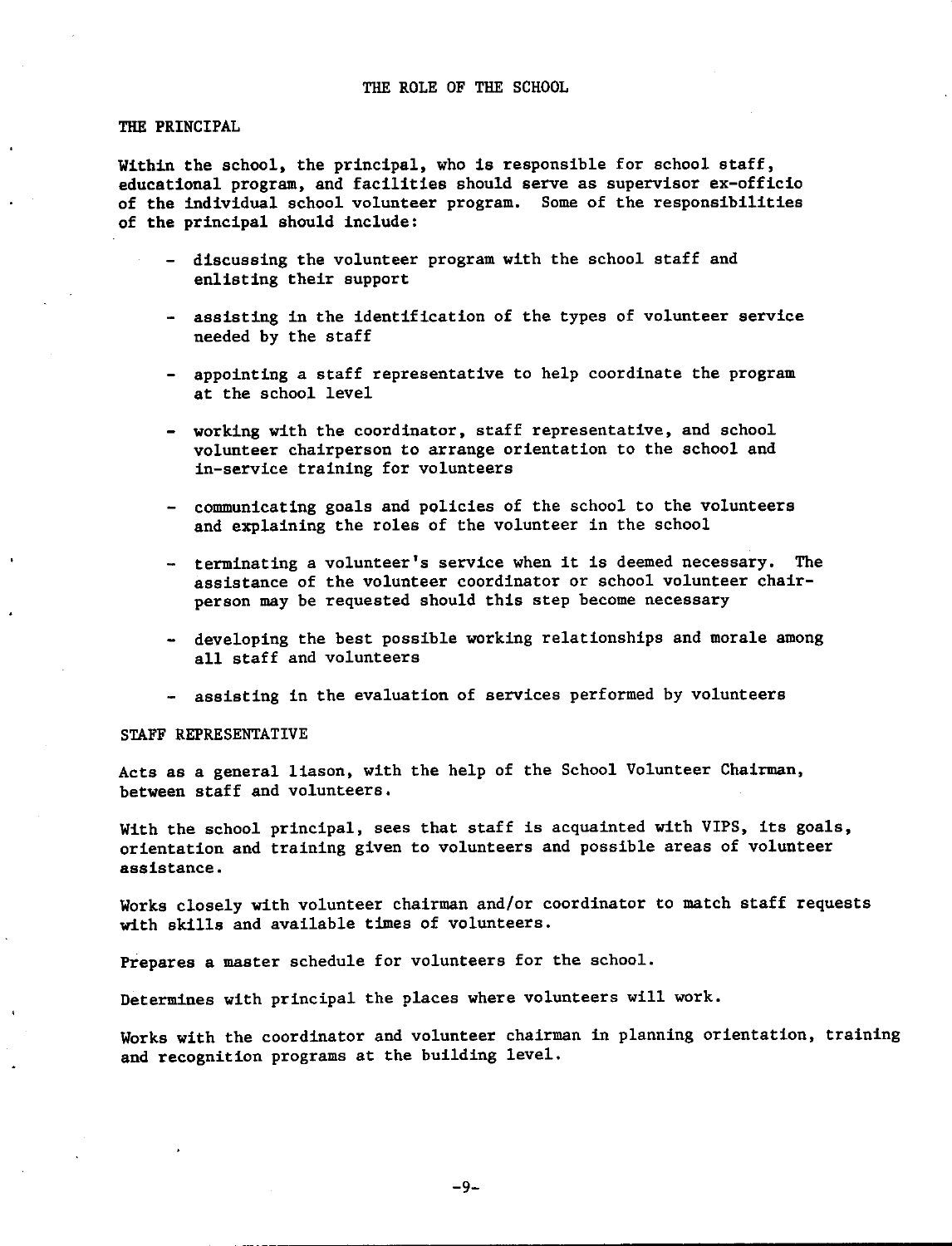#### SCHOOL VOLUNTEER CHAIRPERSON

Plans with the principal and staff representative the scheduling of volunteers and helps prepare a master schedule for the school building.

Plans for the orientation of the volunteers at the school in cooperation with the staff. This orientation should include:

- an introduction to the school and the community

policies and procedures of the school **goals** of the school and any special programs tour of the school and introduction to school staff members facilities available to the volunteer (parking, rest room, etc,)

the role of the volunteer with the school

materials and resource teachers available

Provides staff representative and teacher with information about special interests and skills of volunteers.

Works as a liason person between the volunteers, school staff representative and volunteer coordinator. Contacts volunteers by telephone when necessary.

Cooperates with school staff representative and the volunteer coordinator in arranging for necessary training for volunteers. This may include a joint meeting early in the school year of volunteers and staff members.

Arranges for the maintenance of time sheets for volunteers to record their hours each day of service.

Notifies the coordinator of any new volunteers who join the program during the school year.

Notifies the volunteer coordinator of any volunteers who drop their volunteer assignment or don't fulfill their role satisfactorily.

Assures that each volunteer has a T.B. tine test or chest x-ray every two years.

THE TEACHER

Teachers are assigned the responsibility for implementing the educational program of the children under their supervision. They will plan the duties and directions of their volunteer's work within the framework of the program.

Teachers direct volunteers who assist them as follows:

- plan for the most effective use of the volunteer and make time for conferences
- guide the volunteer in the use of materials and school resources and arrange the further training if necessary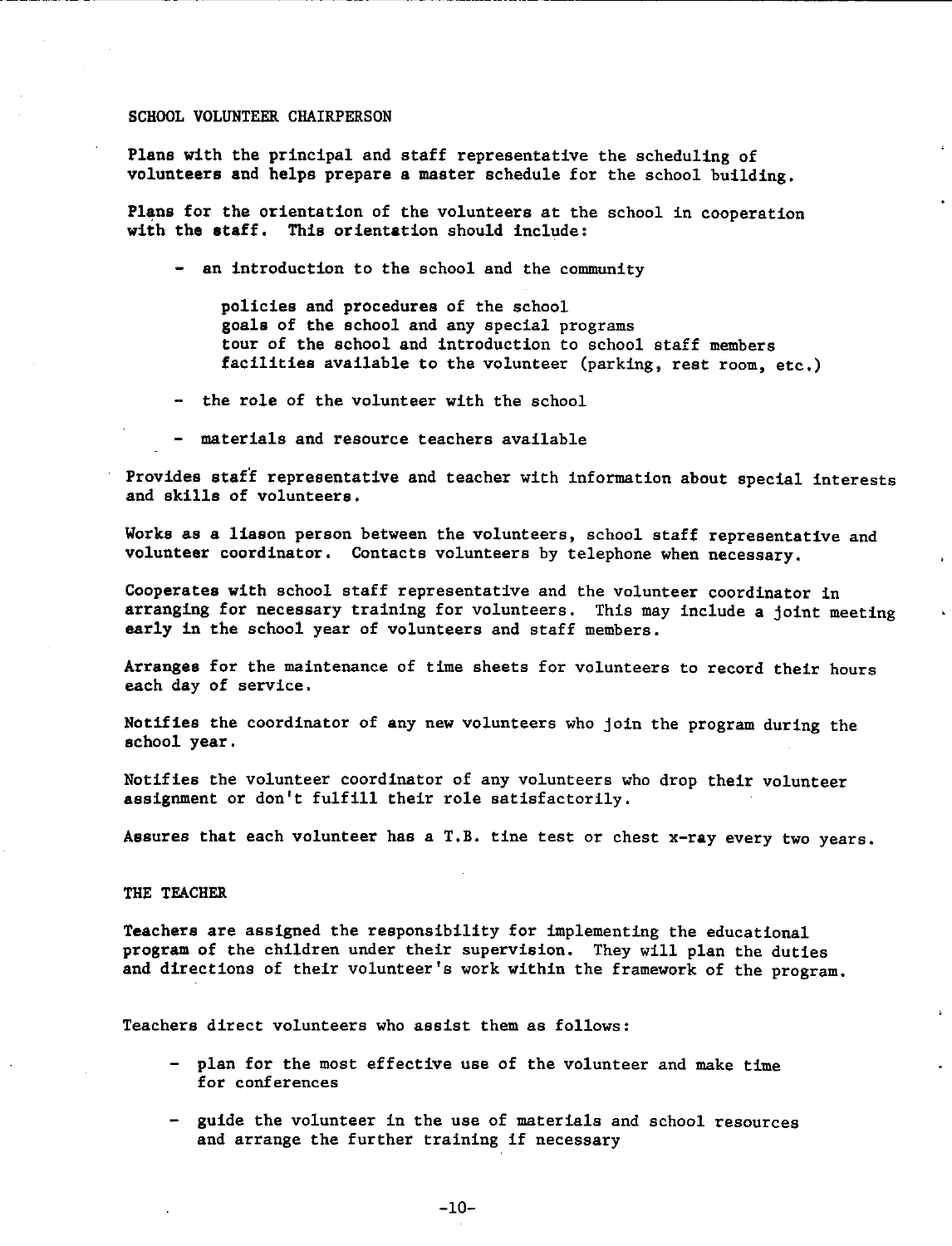#### SCHOOL VOLUNTEER CHAIRPERSON (cont.)

become acquainted with materials and services available from the volunteer office

- give the volunteer suggestions about approaches in working with the children

Teachers have certain commitments to the volunteer and should:

- encourage and support the volunteer, making sure the relevance and importance of each volunteer assignment is understood through regular planning sessions.
- release the volunteer if assistance is not needed full time, so that another teacher may use the volunteer help.
- assign responsibilities attuned to the volunteer's interest and ability. Do not leave a volunteer with too many children or too large an area to supervise.
- provide flexible job responsibilities for volunteers as they gain in knowledge and proficiency.
- always notify the volunteer ahead of time when assistance will not be needed on a specific day.

#### READING CONSULTANTS AND SPECIAL TEACHERS

- take part in planning and conducting in-service training for volunteers in reading, math and other content areas.
- match tutors to individual pupils who need help.
- prescribe programs and materials for tutors to use with pupils.
- help with the tutoring sessions when necessary and help evaluate the child's progress.

#### **LIBRARIANS** AND MEDIA AIDES

- take part in planning and conducting in-service training for volunteers in the library-media centers
- are responsible for the scheduling of volunteers in the librarymedia centers in cooperation with the school volunteer chairperson and the staff representative.
- direct the work of the volunteer attempting to have variety in the tasks assigned and utlize any special talents the volunteer may have.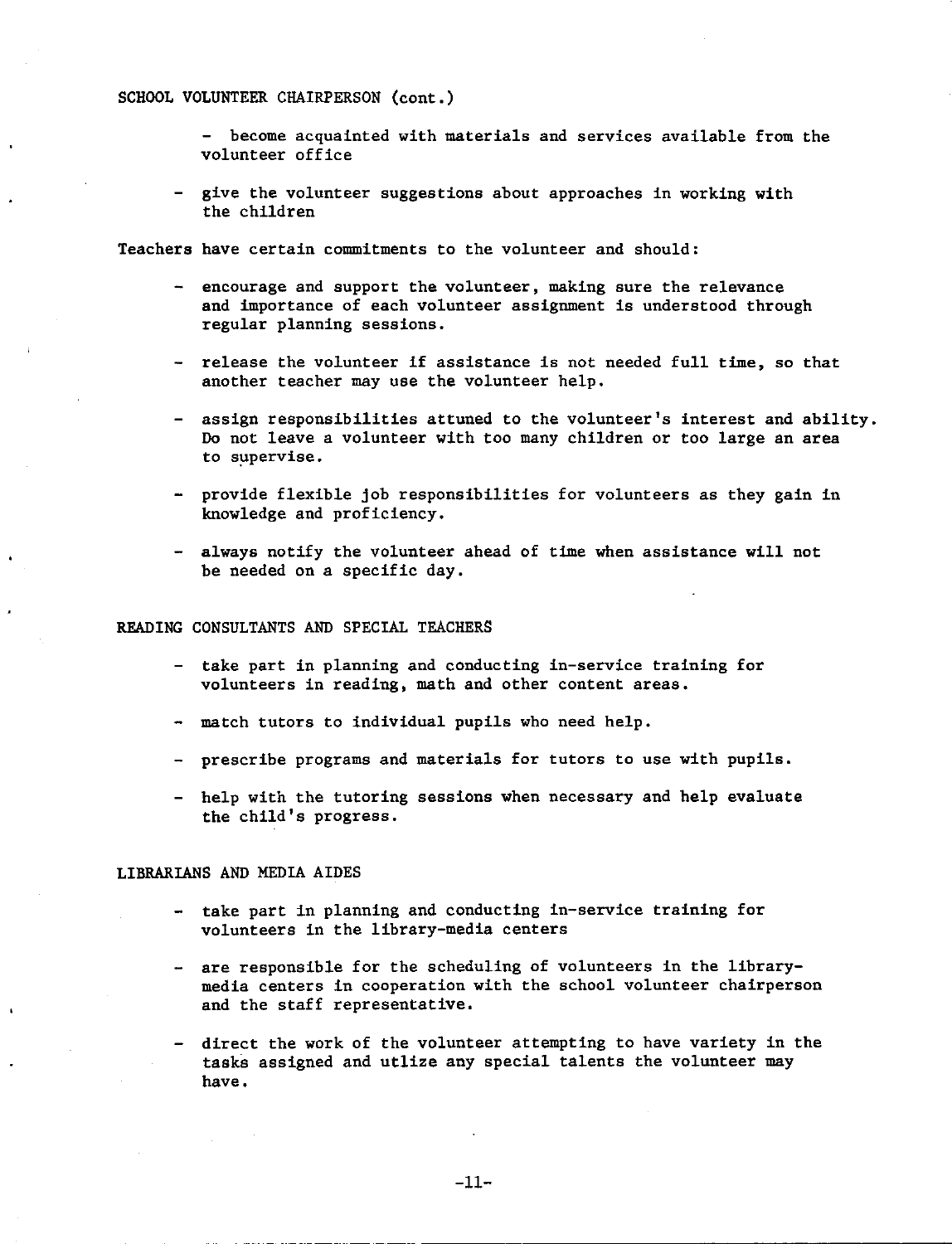#### THE ROLE OF THE VOLUNTEER COORDINATOR

Is responsible for coordinating the School Volunteer Program within the Portland School System.

Recruits, interviews and places volunteers in the schools as requested. Keeps files and records of volunteer activities within the schools and maintains a service record for each volunteer.

Arranges. for a general orientation to the school system for all new volunteers, and assists in planning orientation at the schools.

Cooperates with the school staff representative and volunteer chairperson to arrange for in-service training for volunteers, in conjunction with the instructional department of the school department.

Makes certain each volunteer has a chest x-ray or T.B. tine test every two **years.** 

Supplies assistance to the school, staff representative, volunteer chairperson and volunteers and keeps them acquainted with new materials and services available from the Volunteer office.

Provides in-service training for teachers in the effective use of volunteers on request.

Meets regularly with the Advisory Committee.

**Arranges** for recognition of volunteer service within the school and the community.

**Plans** and conducts evaluation of the volunteer program periodically by **surveying** all teachers, volunteers and administrators involved in the program.

**Keeps** the public informed about the school volunteer program by disseminating information through the media, parents groups and community organizations.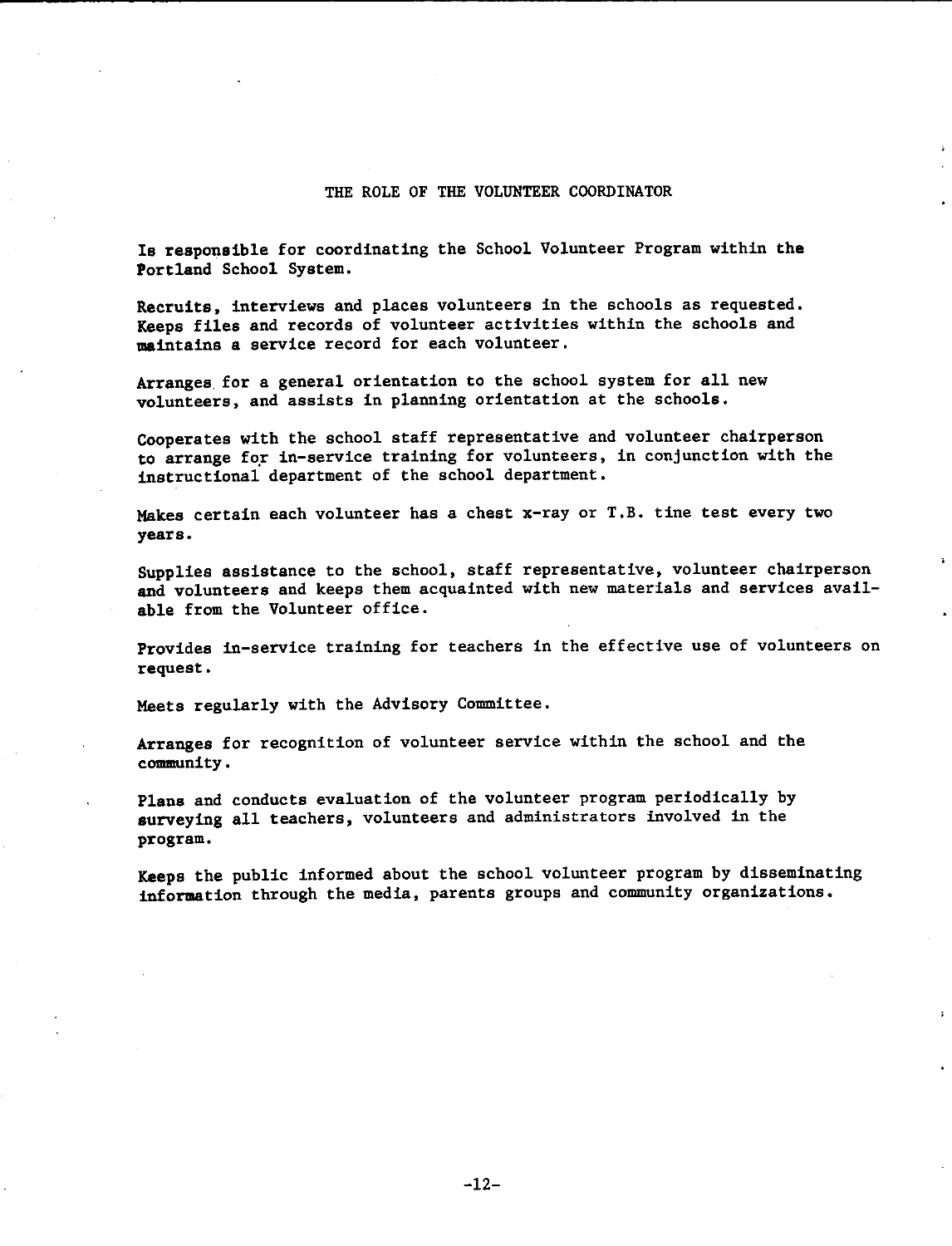#### , READING

The Reading Director and Consultants work in the development of the basic intellectual skill that is indispensable as a medium of communication and a means of learning for each child, Workshops, in-service training, demonstrations and consulting visits are carried on throughout the year to help in the use of new techniques, approaches and materials in the field of reading,

The Director leads and coordinates the reading program from kindergarten through high school,

Consultants work with teachers and with other school department personnel in the process of screening and identifying children who need special programs within the classroom or referral for further evaluation. Assistance **is given** the teacher in carrying out the regular, on-going programs.

#### MATH

The supervisor of math is primarily concerned with improving the teaching of math at the elementary level. In meeting this concern, the math supervisor conducts workshops for teachers after school hours in the Portland Teachers Center to introduce the teachers to new materials or content matter. The supervisor visits classrooms throughout the Title I school areas to consult and coordinate with administration regarding their program and to provide teachers with another source of math counsel.

#### SPECIAL EDUCATION

Learning Disabilities - Supportive instruction for the learning disabled child is given by specialists in conjunction with the student's regular classroom schedule,

Special Instruction - Many special services are provided for children who need them including tutoring in the home and hospital instruction.

Psychological Services - Specialists provide diagnostic services and staff members work with school personnel to help provide an appropriate program for each child.

#### PUPIL PERSONNEL SERVICES

Guidance Services - The guidance counselor's primary role is in individual and small group counseling wherein he assists the student to understand and accept himself as an individual and to develop in the student a greater ability in problem solving, decision making, and discovery of career possibilities.